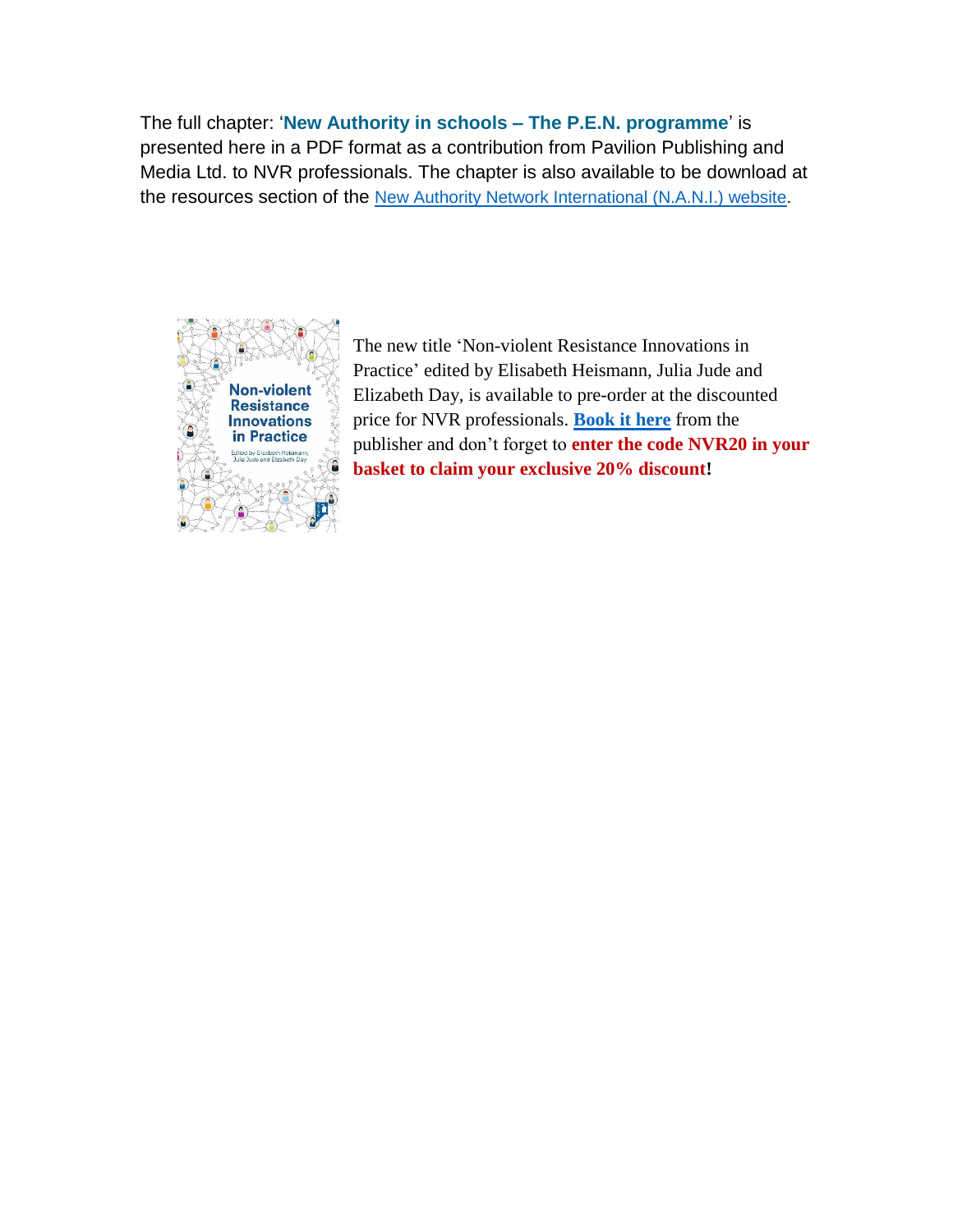

# **Chapter 20: New Authority in schools – the PEN programme**

### By Idan Amiel and Tal Maimon

#### From NVR to a (New) Authority concept

In the year 2000 prof. Omer from Tel Aviv University, published his first book on parenting called: "Parental Presence: Reclaiming a leadership role in bringing up our children". It is important to understand that our work back then focused on aggressive children behaviors. Trying to figure out a unifying concept for parents on how to protect their children from violence and self-risk, we found out that the philosophy of Nonviolent Resistance can be a useful compass in our work with parents. In our view, NVR is more than a theory, it's a state of mind, an attitude or a way of life, set by Gandhi and MLK. NVR served us not only as a compass in our work with parents, in a way it also helped us to find our next working place – Schneider Children's Medical Center of Israel (SCMC).

SCMC, is a comprehensive, highly specialized care hospital of its kind in the Israel and in the Middle East. The hospital is dedicated exclusively to the well-being of children and adolescents and receives patients from the Palestinian Authority, from Jordan and other countries in the Middle East. The Cornerstone Scroll beneath the building's foundations states: "This hospital, dedicated to the inherent right of every child to live a healthy life in a peaceful world, will stand as a "bridge to peace" linking this nation to its many neighbors." (Read more [here\)](http://www.schneider.org.il/Eng). No other place could serve better our team's purpose to create a change with NVR in a violent region like the Middle East and that's were we set in 2004 The Parents' Counseling clinic. The Parents' Counseling clinic is the only outpatient clinic at SCMC of which its sole 'patients' are parents. While the slogan of Schneider Children's is – "It's all about the child" our slogan at the parents' clinic is "It's all about the parent".

In the following years the variety of difficulties confronting parents that asked for our help at SCMC expended dramatically and in many cases were not connected to children's violence. Issues like Anxiety, computer overuse, unsafe driving, school refusal, etc. persuaded us that a broader framework for our work is needed. Preventive parts for helping parents like vigilant care (Shachar-Lavi, 2011) had to be added to our program. But the most drastic change in our working concept was created when we started to implement NVR with teams in residential setting, psychiatric wards and schools.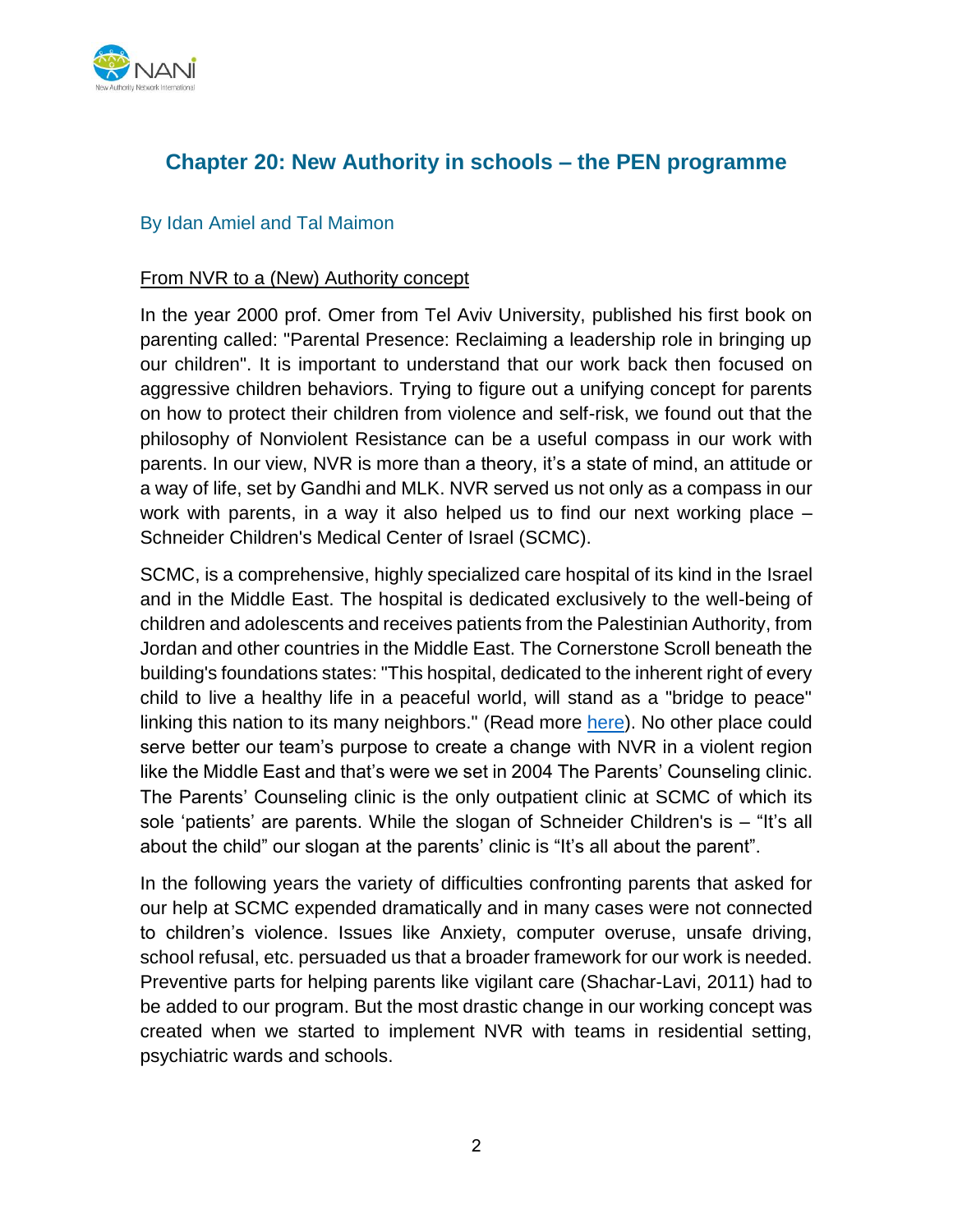

Just like parents, we found in our work that teams in residential settings and schools feel helpless in front of the variety of extreme children's behaviors (aggression as well as avoidance and anxiety). Our slogan at SCMC changed from 'it's all about the parent' to 'It's all about the caregiver' and the concept of New Authority started to form. A full summary of this process is provided in Idan's introduction to the book The New Authority: Family, School and Community (Omer, 2011). In this article we will focus on our work in schools, present some of the New Authority guiding principles for teachers and present a case study to demonstrate those principles and ideas.

## (New) Authority and schools

The traditional authority of the teacher has been severely eroded, yet in today's social climate it is neither desirable nor possible to recapture the authority of the past. In our view, our Western culture is at a crossroads; the more liberal approach to education has proven unsatisfactory and only a partial answer to children's needs, while the authoritarian approach is no longer valid in a world characterized by greater transparency and a more critical relationship to authority. How can teachers build themselves authority that can influence our youth but in a way that is valid in today's culture and society? It is from this crossroad that we have developed the New Authority program for schools.

It is important to note here that unlike the parental counseling at SCMC, which is measured in weeks, the counseling for schools is measured in spans of many months. A change in attitude regarding authority in a multi-participant educational staff is more complex than changing the conceptions of a couple of parents regarding their authority at home. Therefore, the work of our New Authority team is more complicated and challenging in schools.

## **The P.E.N. program for schools – Fundamental Principles**

The point of departure in our work with parents is recognition and understanding of the parents' distress, while challenging the common tendency to almost automatically blame the parents for their children's behavior. A similar process evolved in our work with teachers. We emphasize the overwhelming difficulties facing teachers nowadays, and our P.E.N. program centers on an NVR state of mind for teachers to empower them. The acronym of P.E.N., reflects three significant dimensions in the new authority concept - Presence, Empowerment and Net-support: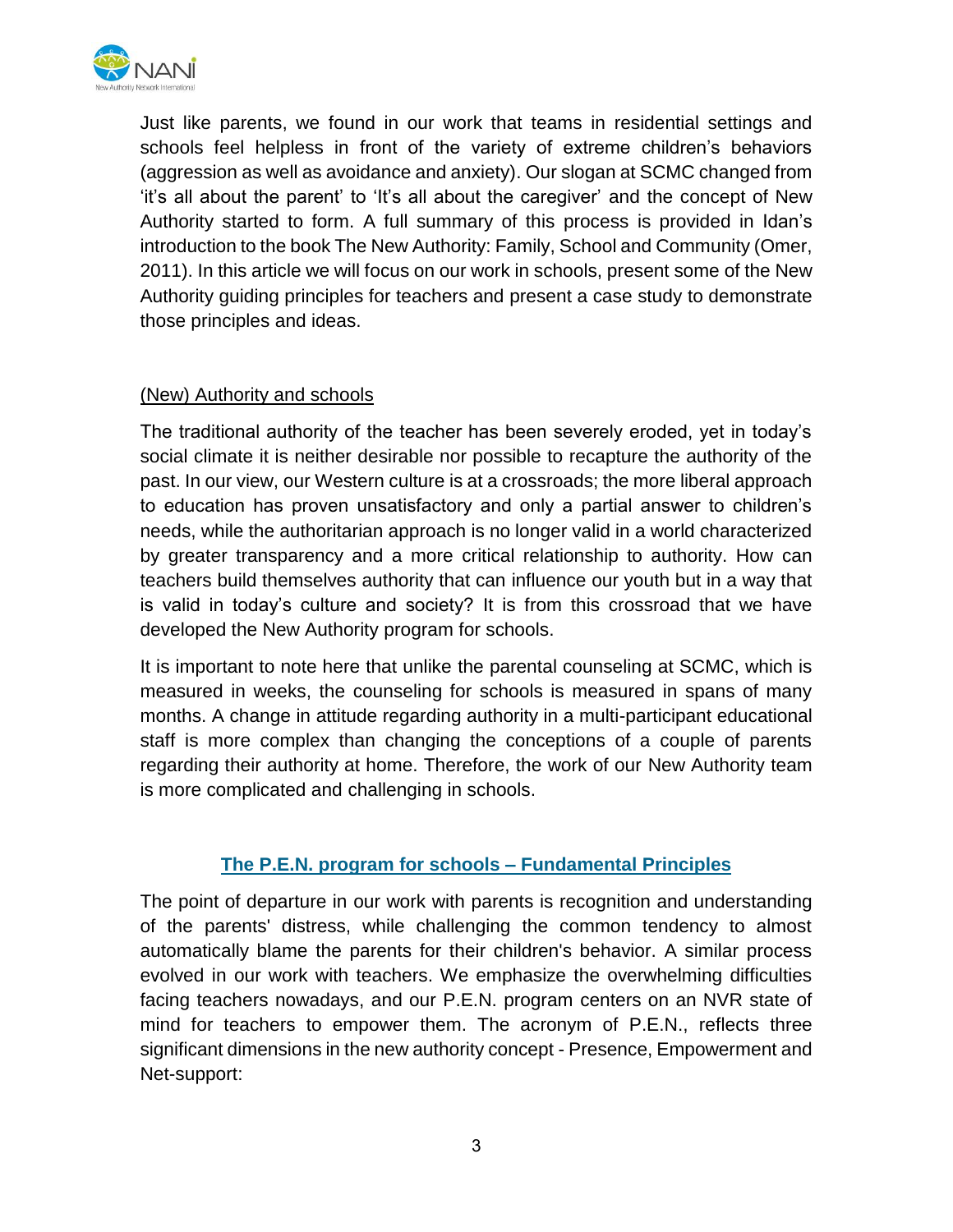

**Presence** - Presence is the central motif in the construction of the new authority. In this regard the program emphasizes the importance of the presence of teachers in the student's life - in the classroom, in the hallways and courtyards of the school.

**Empowerment** - A central message in our program is the empowerment of the authority of educational figures in the school. This stance is of great importance and teachers sense it right from the start of the program's implementation. Counselors often arrive at the schools with a basic attitude that says - we are here to help you perform better and improve the students' condition. Our basic position is - we are here to help you improve your situation as teachers and deal with the difficulties you face due to a variety of student's misbehaviors. It is important to realize that this position is not a mere slogan. The rationale behind it is that our "client" is the teacher/principle and not the students. The basic belief that guides us is that empowering parents and teachers will lead to an improvement in the condition of the children and students.

**Net-support** - The best metaphor that describes the difference between the old authority and the concept of the New Authority is authority as a net support instead of rigorous hierarchy pyramid. The power of the new authority figure is measured in her ability to create as many connections as possible which enable the weaving of a network that supports her actions. In this regard we assist teachers in acting so that they may receive backing from colleagues, from parents and from the community in which the school is located alike.

## Basic tools from the P.E.N. program

## **The bookmark**

There are quite a few means that have been developed to illustrate to teachers how to deal with escalation processes during class. One of the favorites among our staff is "the bookmark". The bookmark is a de-escalation tool for teachers – it's a short sentence which the teacher addresses to the student during an argument or confrontation: "We are both angry right now, we will stop that, and we'll talk about it at the end of the lesson. I ask you to sit down and continue working."

We call this a "bookmark" because a bookmark has two main roles: One is to close the book at this point - in this regard, after the sentence is declared, the teacher "closes" the argument. The student might continue to argue but as long as the teacher doesn't respond, there is no argument, the teacher remains silent and still at this point. But a bookmark has another use - to re-open the book at the exact point later. The phrase "we'll talk about that at the end of the lesson" is designed for that purpose and at the end of the lesson the teacher calls the student over.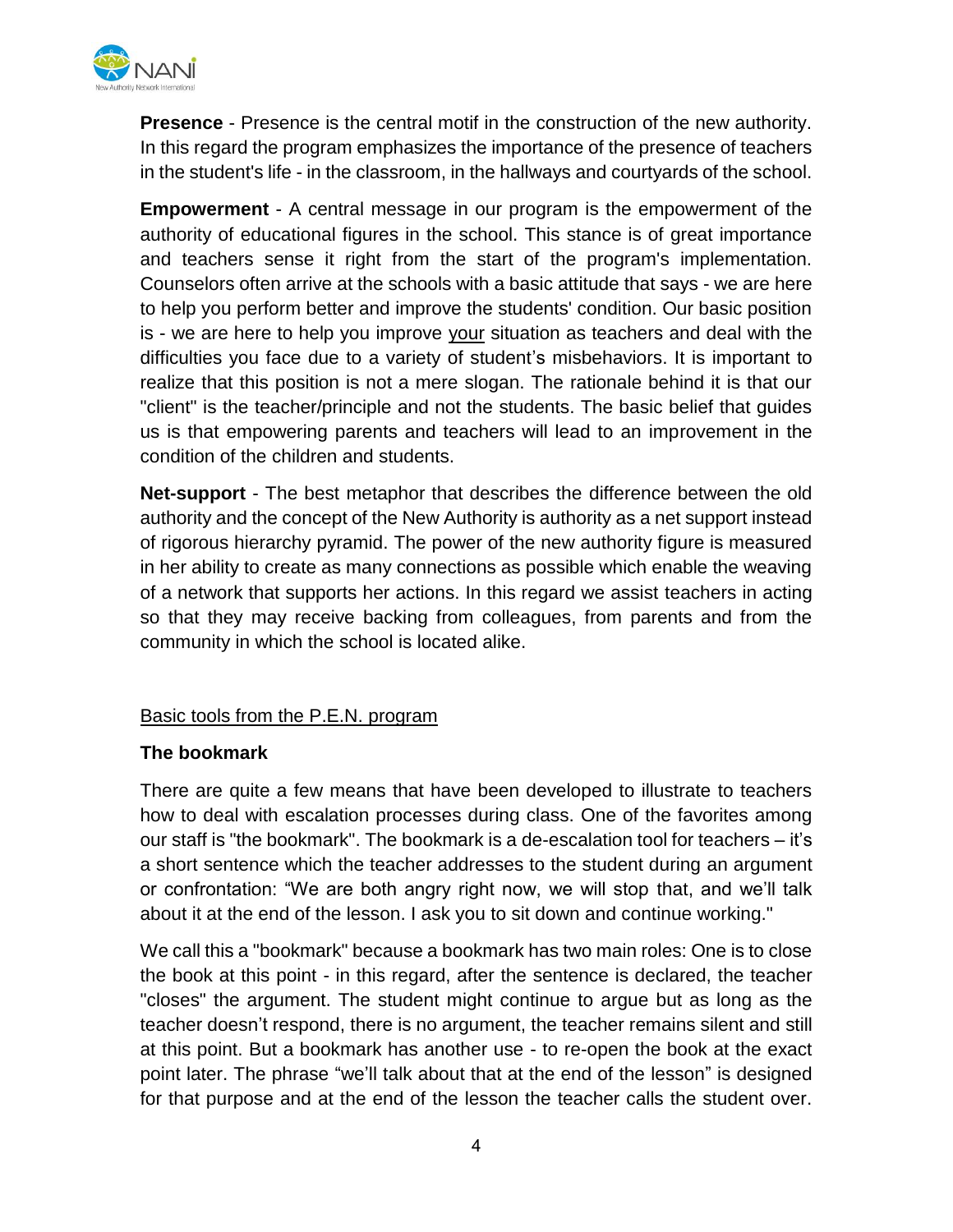

The reaction of the teacher at the end of the lesson is solely up to her discretion, but the important point is that the teacher did not respond in the heat of the moment – she delayed her response. The reader who is versed in our approach has probably recognized that this is a simple and effective application of the famous slogan: "Strike the iron while it's cold!".

The "team bookmark" is a simple variation of the basic bookmark - under certain conditions, in response to escalating behavior by a student, the teacher may respond with a short sentence: "We do not accept this sort of behavior at our school". The teacher closes the argument but does not invite the student for discussion at the end of class. Instead s/he informs another teacher about the incident. That's why we call this a team bookmark - one teacher places the bookmark and other re-opens the incident later. The message "We" trickles down to students but mostly grow in strength among the teaching staff. The change from "I" to "We" is a significant milestone in the change of perception from a lone (old) authority to a (new) team authority.

It is important to understand that the isolation and loneliness of teachers is structured in their jobs - the teacher most of the day stands alone in a classroom – the work environment becomes also a state of mind. A central condition to escaping this isolation is to begin thinking and reacting as a team - "We" instead of "I". But acting as a team does not occur easily. Teachers must acquire personal experience in joint responses in order to internalize the stance of "we".

### Mutual Support – The Announcement and the Sit-In

The Announcement and Sit-In are two powerful tools, which allow teachers to demonstrate peaceful, strong, cohesive and determined presence. The use of these tools is intended for cases, where it appears, that the situation in the classroom is not the consequence of the problematic behaviour of a limited number of children (which can be handled individually), but violence and aggression becomes the class norms. The Announcement and a Sit-In allows to resist unwanted behaviours while adressing the class as a community. A community that needs change leaded by (new) authority figures – the teachers preferably with the support of parents creating together Presence, Empowerment and Net-support.

### **The Announcement**

The Announcement is a statement of intent concerning team position and signifying action for the future. The Announcement makes it clear to the class, which behaviours the team is unwilling to accept. The Announcement represents a turning point, not only for the students but also for the teachers: From now on, everyone is committed to collaboration regarding the issues being announced. The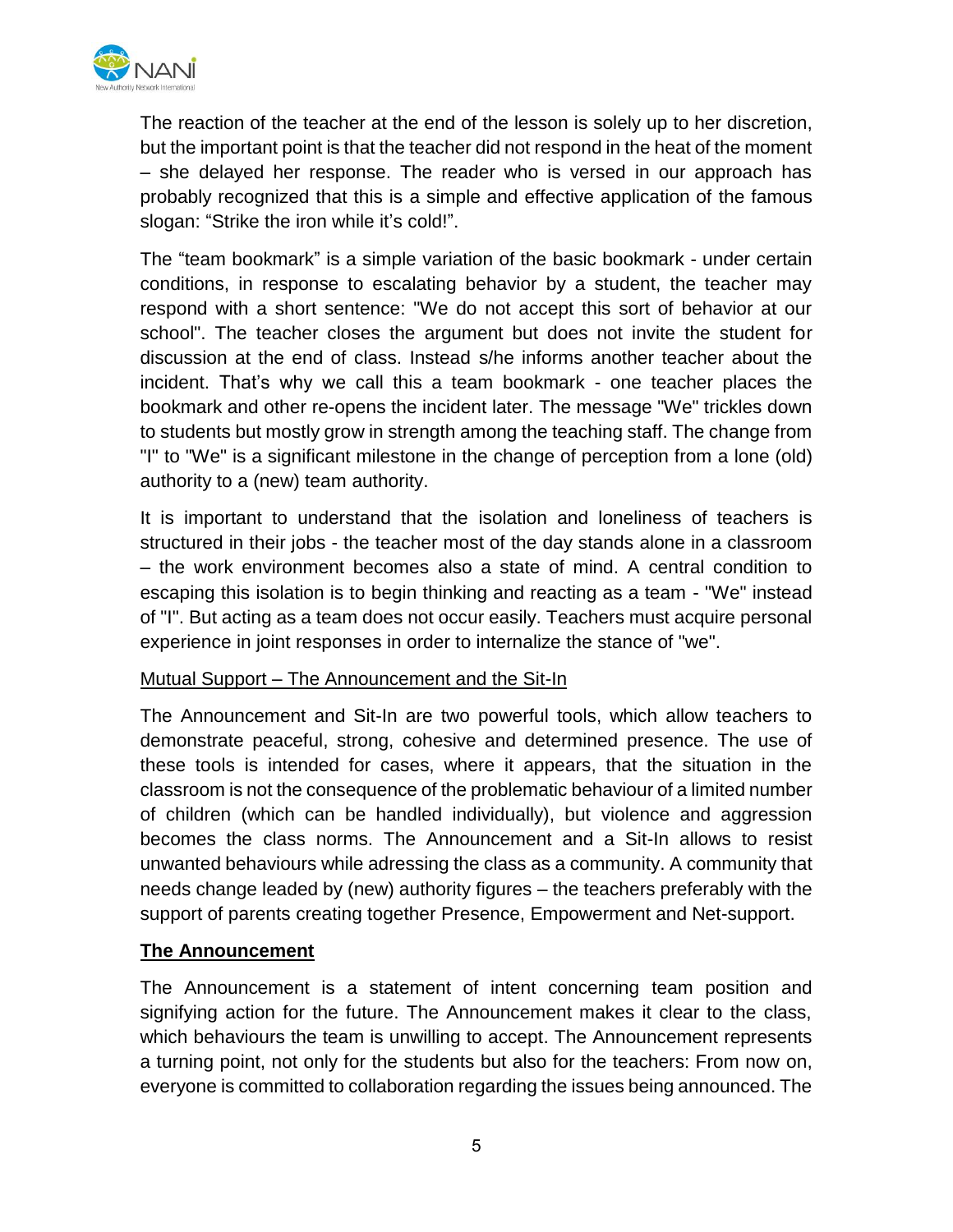

meaning of the one-sided Announcement is: From now on, staff members will act determinedly to put its content into action, despite probable attempts by students to continue their behaviours.

The Announcement define the unwanted behaviours in a clear and specific way. It is important to note that the Announcement does not mean starting a war; alongside the clear resistance to specific behaviours, a message of care and concern for all students in the class should be stated. The Announcement is written on a paper and should be read in front of the class with several educators who are present there. During the Announcement, only one staff member talks, usually the classroom teacher. The other adult participants in the Announcement should support silently. After everyone is seated, the classroom teacher reads the Announcement to the class. It is recommended, that s/he says it in a not threatening calm and decisive manner. Afterwards s/he hangs the Announcement on the wall, gives a sign and the whole team gets up and leaves the classroom.

After the Announcement, usually we don't expect improvement of the specific behaviours mentioned, but from this moment on the teachers will start working collaboratively, with determination and perseverance against the behaviours defined in it. When a behaviour defined in the Announcement re-occurs, each teacher will use the Team Bookmark and it'll serve for the next act of the Sit-In.

## **The 'Sit-In'**

The Sit-In refers to the re-appearance of behaviours, that were defined in the Announcement. The purpose of the Sit-Ins is, to convey to the class the team's determined decision to resist these behaviours. The team is entering the class at a time pre-determined by staff members, they close the door and sit in front of the class silently on chairs, that are brought in for this purpose. During the Sit-In, only one staff member talks, and the rest supports her/him silently. After everyone has sat down, the teacher who leads the Sit-In describes examples of the behaviours that were Team Bookmarked by the teachers since the Announcement and asks the students to find a way to stop these behaviours. The leading teacher considers the solutions and decides, if they are satisfying. If a proposal was positive and acceptable for the Sit-In host, s/he gives the other teachers a sign, to leave the classroom quietly, preceded by a positive statement that s/he will give the idea suggested an opportunity to work. If no solutions are brought up, the teachers are waiting for fifteen minutes in silence. Before leaving, the leading teacher says: 'We still have not found a proper solution'.

It is important to keep in mind that the Sit-In is not an act of retribution, but a statement. Do not think of it in terms of 'winning' or 'losing'. The initiative of the educational team, the surprise to the class, the duration of the stay in the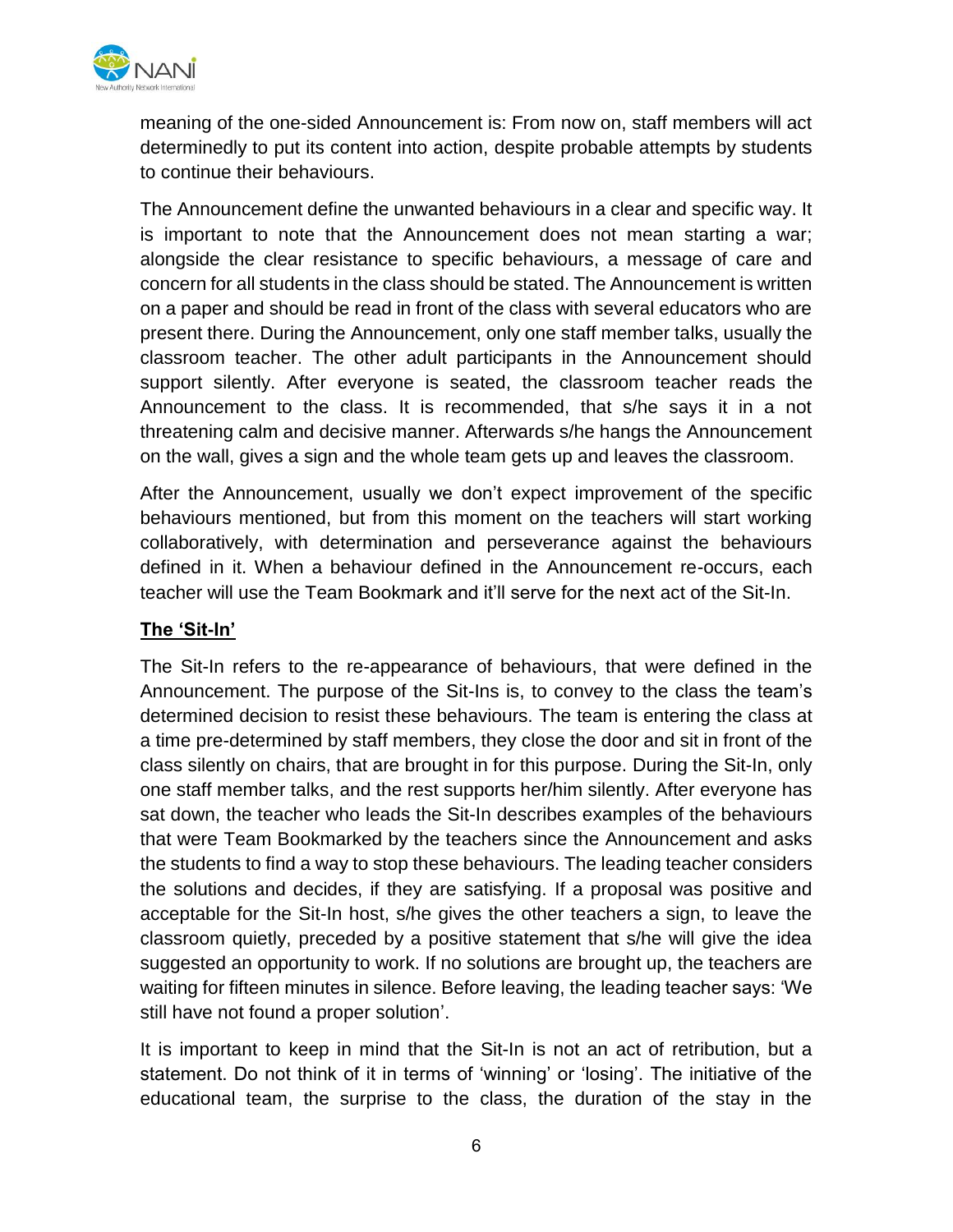

classroom and the silence are the elements, which pass on the message: 'We are determined to stop this behaviour'. The initiative, the silence and the determination are the aspects, that rebuild the staff's authority through presence. Furthermore, it must be understood that the Sit-In is not about finding solutions! Students often change their behaviour, without proposing any 'solutions'.

# **The classroom as a community: A case study**

## Background and sketching an intervention plan

The first step in our P.E.N. program is an assessment of the school's needs in a meeting with a steering committee (SC). The steering committee includes 2-3 members from the school, with whom our training team is in constant contact and leads the implementation in school. The first meetings with the SC take place before the onset of the yearly program and enable us to properly define the 'character' of the school and the emphases required in our intervention. The school's 'character' depends on many parameters, including the student's population, the staff room dynamics, the level of parental involvement in the school, etc. Accurate assessment of school characteristics enables us to avoid pitfalls and correctly avail ourselves of the school's strengths & resource.

In one of the elementary schools we were asked to implement the P.E.N. program, it was clear from the beginning that one of the sixth-grade class should be our focus of intervention. Reports about students from this class stated many of them were left unattended in the afternoon, were involved in smoking, thefts and violence. Over the past year, attempts to improve the situation failed mainly due to feelings of despair and fatigue among staff and bad relationship between the parents and the team. Many families were single-parent families, were busy with day-to-day survival and had no time to look after the kids at home. The past school's attempt to involve them, had so far encountered resistance, denial and defensiveness from the parents' side. Even in cases, where there was willingness, to cooperate with the school, the helplessness of the parents prevented progress.

The subject teachers reported that they were fed up and had no desire, to go to the class. The homeroom teacher, who could better handle the class, reported that the subject teachers did not respond with the appropriate disciplinary measures, expecting her to take care of all the problems. She felt alone.

In the next meeting with the school's steering committee, we introduced briefly the content and tools of NVR and the New Authority. We planned that the next meeting will be with all the class teachers and next with the parents. The ideas, that gradually formed for us, were the use of Announcements and Sit-Ins as actions,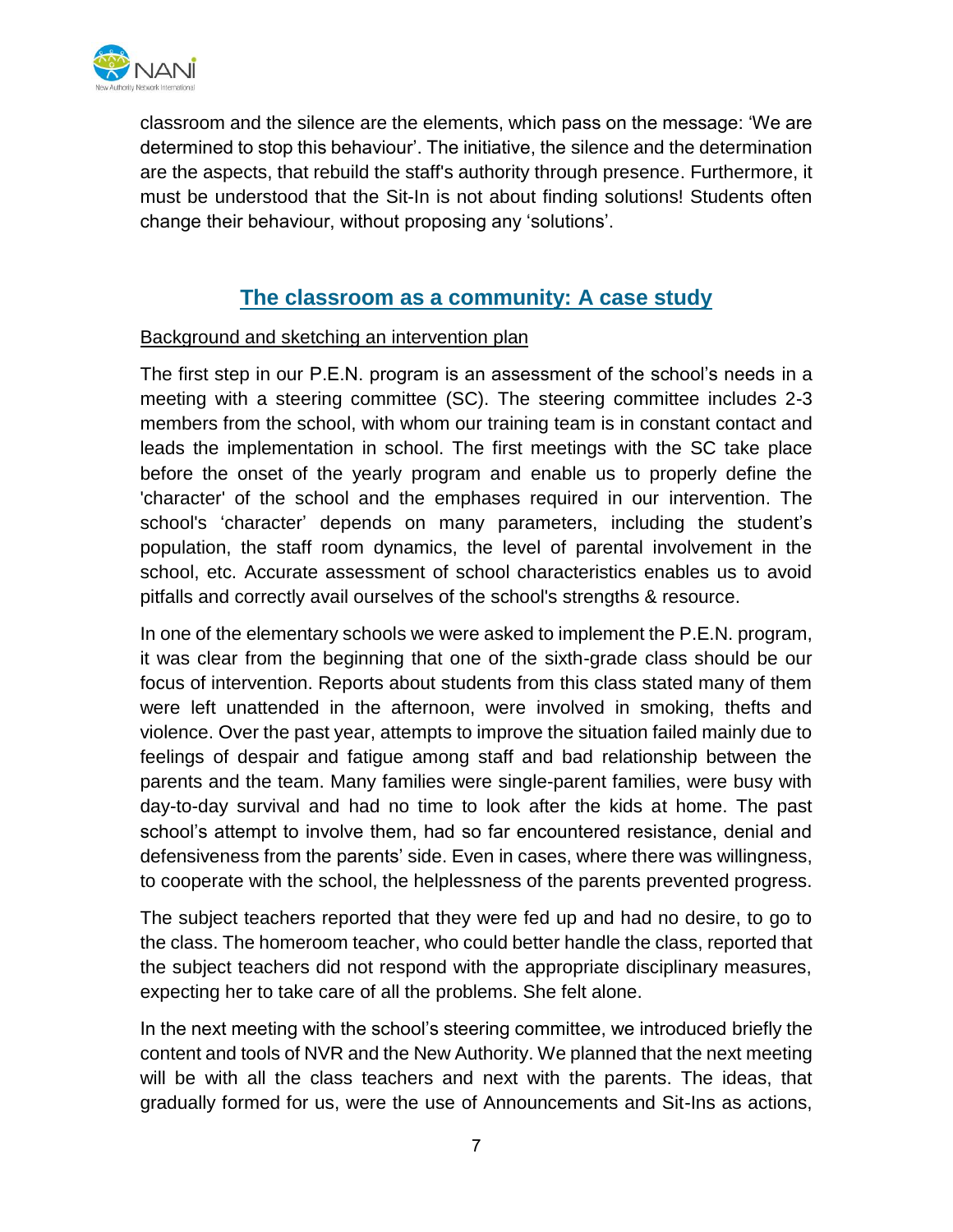

that would resist not the behaviour of the whole class. Our aim had three targets: enhancing the teachers' presence in the classroom, increasing the sense of partnership and mutual support among the teachers and helping to build constructive relationship with the parents.

## The Meating with the teachers and preparing the Announcement

The first meeting with the teachers, which was planned as a 3 hours workshop was very charged, and so was the classroom teacher. She shared feelings of helplessness, that she had felt about the interference in her classroom and her sense of failure. She burst into tears, when her fellow teachers shared similar feelings. Considering that about 15 students in this class were described as having very challenging behaviors and lacking any kind of parental supervision, it was not surprising.

Although it seemed at one point, that the helplessness became contagious among the teachers, the prepared plan with the SC helped to create concrete steps and gave hope. Focus, clarity and cohesion were crucial at this point for the teachers. Through focusing on the students' acts in the classroom, three behaviours were chosen to be on the Announcement: physical and verbal violence against staff and other students, speaking without permission during class and walking around during lessons.

The teachers were instructed, how to set a 'team bookmark' in case the behaviours declared at the Announcement will repeat. After putting a team bookmark, the teachers were asked, to return to their teaching as usual and record it in a class log. The teachers were encouraged, to consult with one another, on how to handle the behavior in accordance with the existing rules of the school and the documented problematic behaviours were to be used in the next Sit-In.

### Joining the parents

The next step was to join in the parents and despite the skeptic mindset of some teachers, who believed, that this task would be almost impossible, the SC set a date for a meeting with the parents. The classroom teacher called all the parents personally, in order to enhance the attendance in the meeting. These private calls were time-consuming but made the upcoming meeting a more 'special class event'.

Despite the initial worries of the teachers this meeting succeeded well. The SC members were able to overcome resistances by highlighting the resemblance of the goals of the parents and the teachers. Some parents agreed to actively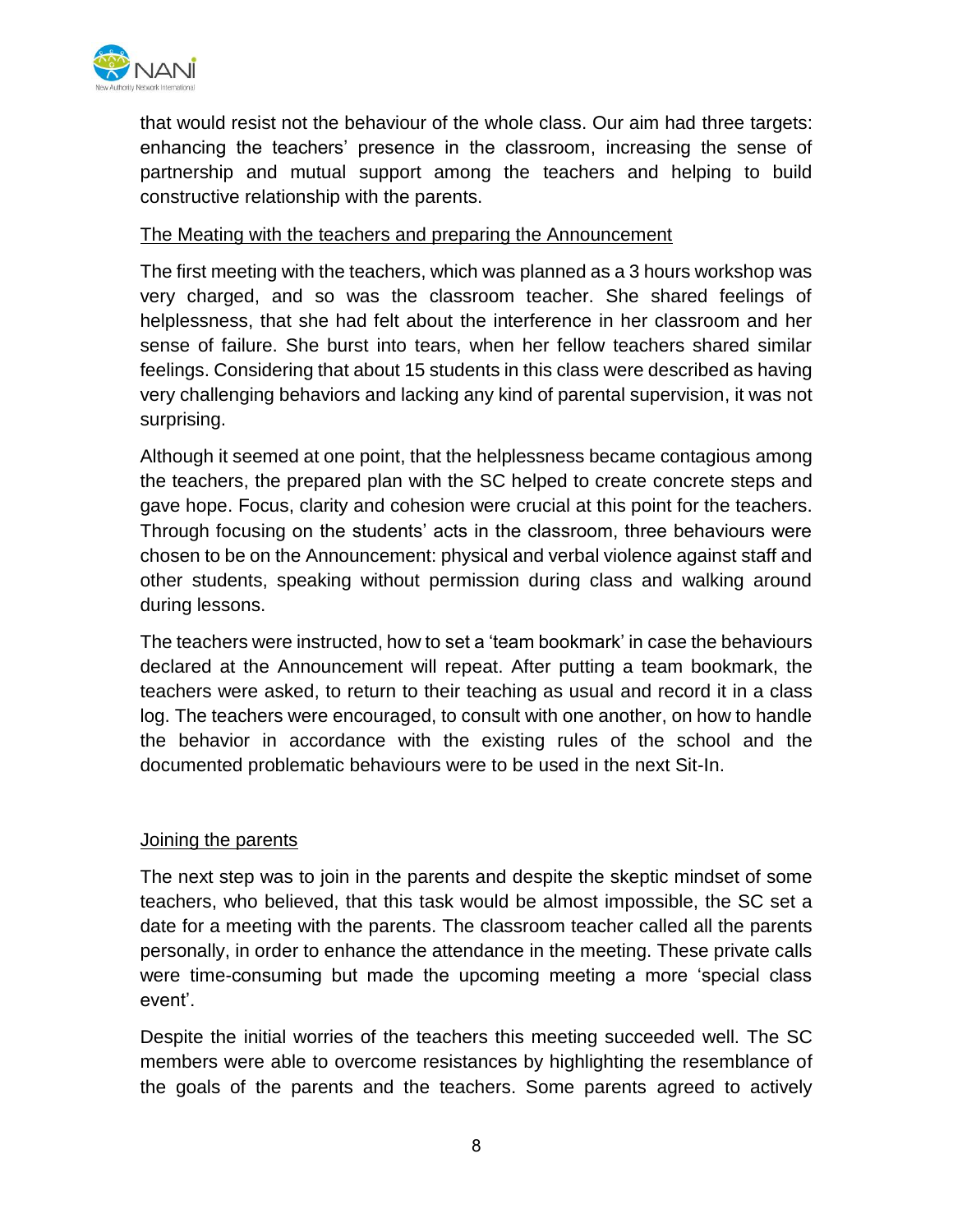

become involved in the process of change and a list of parents who were willing to arrive to school during day time was made. Still, the parents did not know the exact plan (e.g. Announcement & Sit-In) at this stage and were only asked, if they could spare some time and join the teachers in their efforts. Transparency is an important pillar in NA, but in some cases when you lead a way it's better to reveal your plan step by step.

## Acting the Announcement

On one Tuesday morning, the participating teachers met at the teachers' room, grabbed a chair and **moved together** to the classroom. The teachers entered the classroom, put their chairs in front of the students and sat down, without saying a word. The entry was a complete surprise to the students, they were totally shocked. Seeing the school director, the deputy and most of their teachers entering one after the other created an impressive impact.

The classroom teacher who was the only one who stood waited a few seconds in silence and started to read the following announcement:

"Dear students of the sixth grade, we are gathered here, all teachers of this class and the school board, to express our resistance to the current state of the class. Henceforth, we will resist physical violence and verbal abuse against teachers and students. We will also resist walking around and talking without permission during class. We will do, whatever it takes, to stop these behaviours and involve others as necessary. We are not going to give in, nor give up on you as individual students and as a class! We will do, whatever it takes, to stop the verbal violence and disturbances in your classroom. It is our duty as teachers!

Signed, your teachers and the school board.

The students who were still shocked listened quietly. When the classroom teacher finished reading she turned around to the announcement board and stapled the Announcement. On the background of the tense silence in the classroom the sounds of the pins penetrating the board created an unexpected dramatic effect, that symbolized the teachers determination, that a change is required. After a few seconds of silence, the classroom teacher gave a signal, and all the participating teachers left the room, without adding a word.

After leaving the room while arriving to the teacher's room to put back the chairs, the classroom teacher, who had maintained a strong attitude throughout the announcement ritual, burst into tears of saying: 'I don't feel alone anymore'. All the teachers supported her, expressing their appreciation for the way, she handled the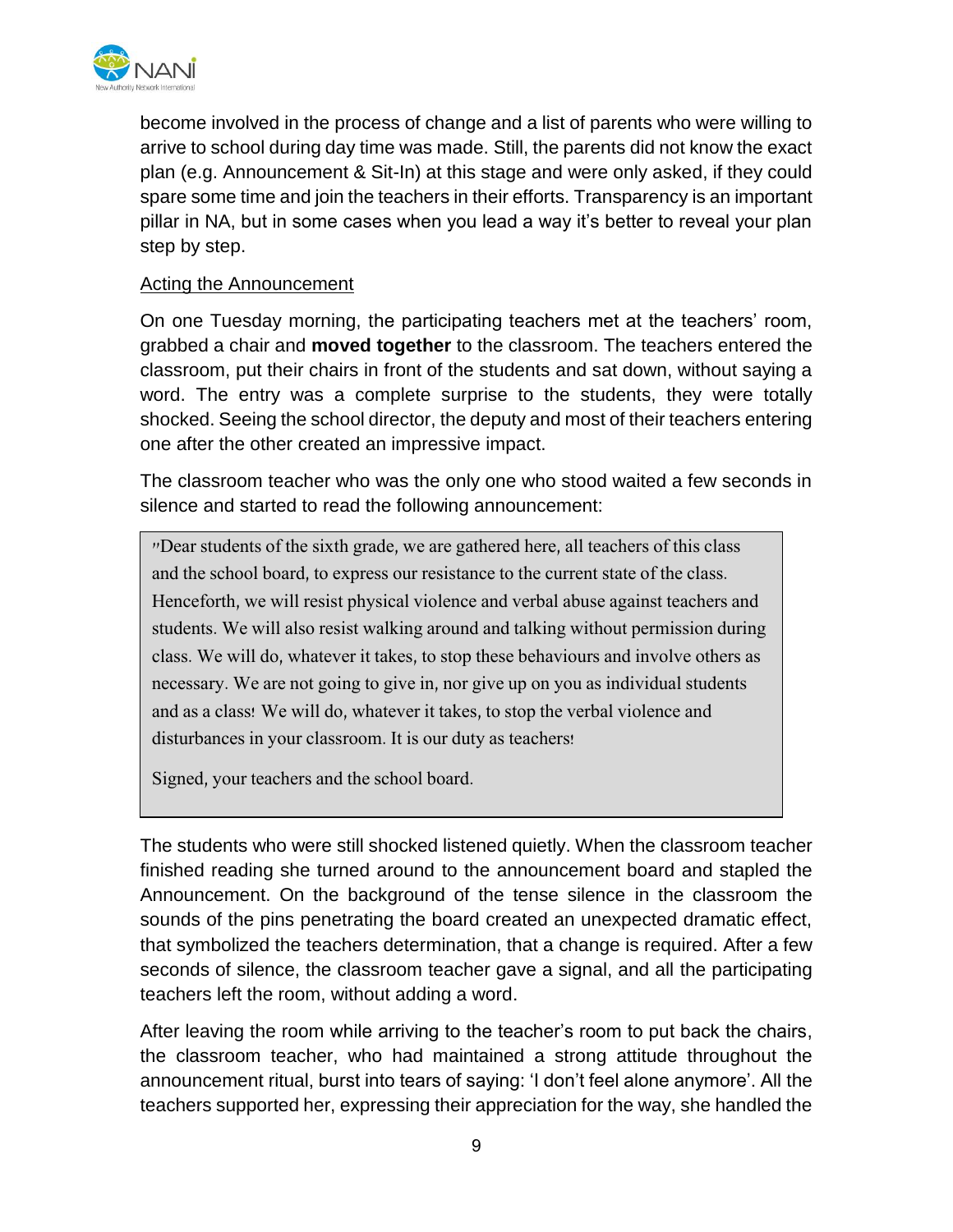

announcement and had represented all of them. A (new) authority state of mind and determination clearly started at this same moment.

The parent's reactions to the announcement came immediately after. When one of the students told his mother about the 'strange' and dramatic entrance of the staff into the class, the mother told him, that the parents already knew something is going to change. They had a meeting about it two days ago. The support net started to be weaved… it was now time to involve the parents in a more direct and active way.

## The 'Sit-Ins'

NVR is a slow and gradual prosses and support is a crucial element in it. The announcement only signified the beginning of change, it was announced by the teachers but now support is needed. On the day after the Announcement, the parents, who had expressed their willingness to participate, were called by the school counselor (who was one of the SC members) and were invited to the first Sit-In. A Sit-In at school requires complex preparation (replacing teachers in classrooms, making sure parents can arrive to school during work hours etc.), so the first Sit-In was scheduled in advance for the week after the announcement. The SC didn't wait to see if the students will change their behavior, even after a successful announcement our working assumption is that time, patience, presence and several Sit-Ins, are needed for the desired transformation to happen. During the week between the announcement and the first Sit-In, the classroom teacher had gathered the documentation in the class log, which established the text that was to be used in the Sit-In.

Two parents came, to take part in the first Sit-In. A few minutes before they joined the Sit-In, they were instructed, to keep silent and just support the team with their presence. When they entered the classroom, again the students were shocked, as it now became clear to them, that the Announcement was not a one-time event, and this time the staff team was supported by representatives of their parents.

While all the adults sited in front of the class, the classroom teacher stood and began saying: 'We're all here, the school administration, teachers and your parents' representatives, because in the last week there were several problematic behaviours, that we strongly oppose. Indeed, last week, there were also positive behaviours in the classroom (she noted examples), but we are here because of the problematic behaviours, which we had announced as unacceptable (she noted detailed examples here- referring to the day, time and class/break time in which they occurred)'. At this point she sat down and said in a lower voice: 'We will sit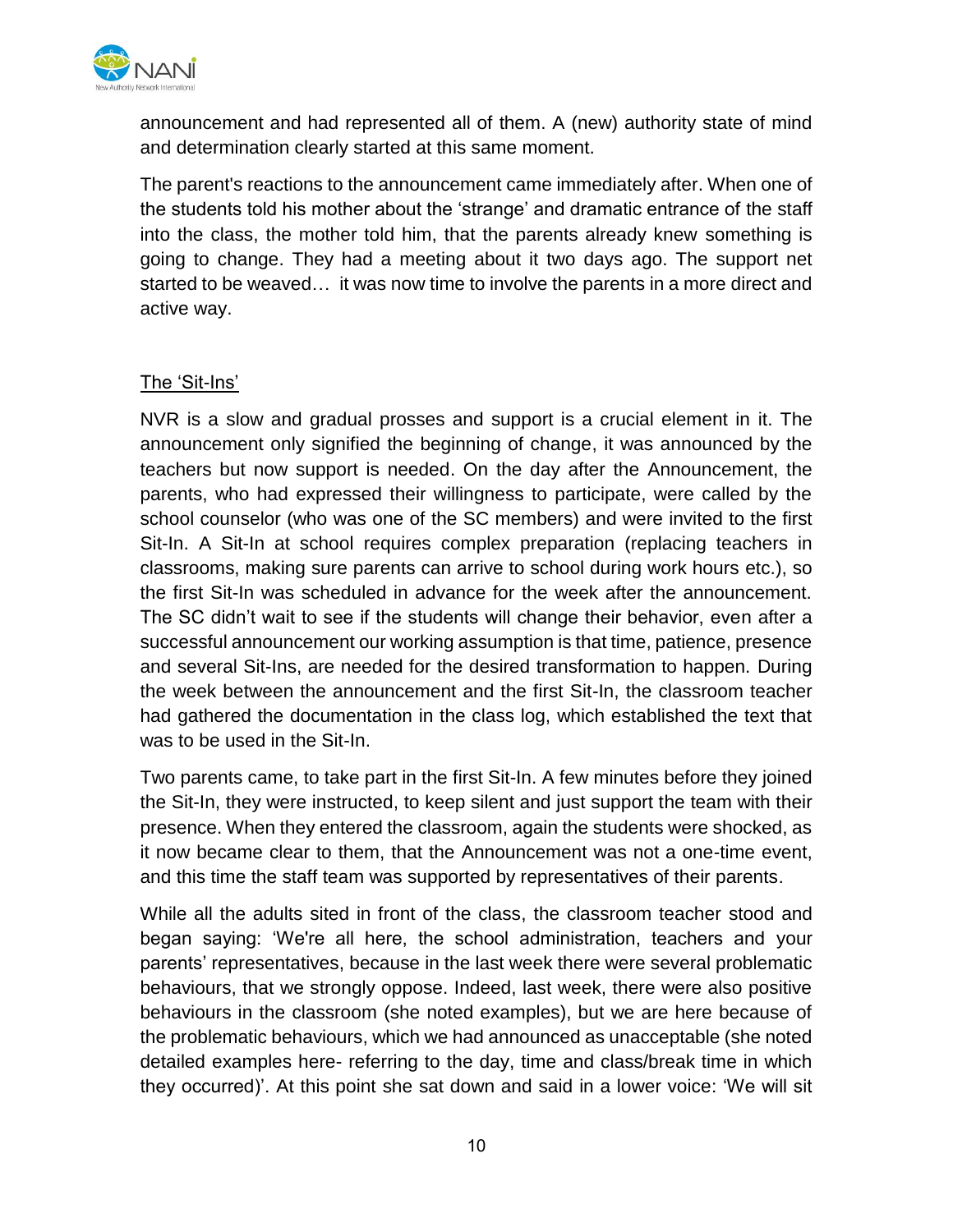

here together and wait for you, to find a solution to those behaviours. What do you suggest?'

The classroom teacher wrote the suggested solutions on the class board and just asked, not to repeat already proposed solutions. At the end of the Sit-In, the classroom teacher announced: 'The staff will continue to oppose any sign of physical or verbal violence and disruption in the classroom. This is our commitment, and this is what we will do. We will not give in, and we will not give up on you. You are important and dear to us'. Everyone left the room, except of the history teacher, who stayed on to teach the class as if nothing had happened.

It is worth noting here again, that the solutions suggested by the students are not the important part of a Sit-In, after all its more about taking responsibility over your acts and not about creating a dialogue. NVR (especially the Resisting part in it) starts when dialogue ends and the Sit-In procedure is not about suggestions or dialogue, but about protest (in this case the adults protest the students' behaviors). What was most important from our part was the teachers' strong team experience acting together, feeling potent and supported by the parents. New and strong ties in the woven net of support were built during this act. A second Sit-In was already scheduled for two weeks later. This time in the presence of even more parents...

## Together we stand, divided we fall

After the second Sit-In, the SC gathered the staff, to catch up on recent events and decide on the next steps. Teachers reported a significant change, almost dramatic, in class dynamics. It was clear, that they felt, they were no longer alone, they were struggling as a team, which strengthened them significantly. The team effort also led to changes in the students. Almost all the teachers described an improvement in classroom atmosphere, which meant, that for the first time it was possible to teach properly. Only one teacher spoke differently. She almost apologized for being a 'party-pooper', saying, that she did not feel any improvement in her class. It was important to emphasize, that the difficulties, that she was experiencing, were not her private problem, but again something that should be approached by the entire staff. Therefore, the NVR intervention in the class would need to continue, until a significant improvement will be also with this teacher. This teacher was chosen to lead the next Sit-In instead of the classroom teacher.

After four more Sit-Ins, the behavioural problems became from widespread to sporadic incidents with 2-3 students. The positive voices of the students began to get louder and the atmosphere totally changed. It was decided that NVR acts concerning the whole class should be stopped and individual treatment plan for 2 students were tailored.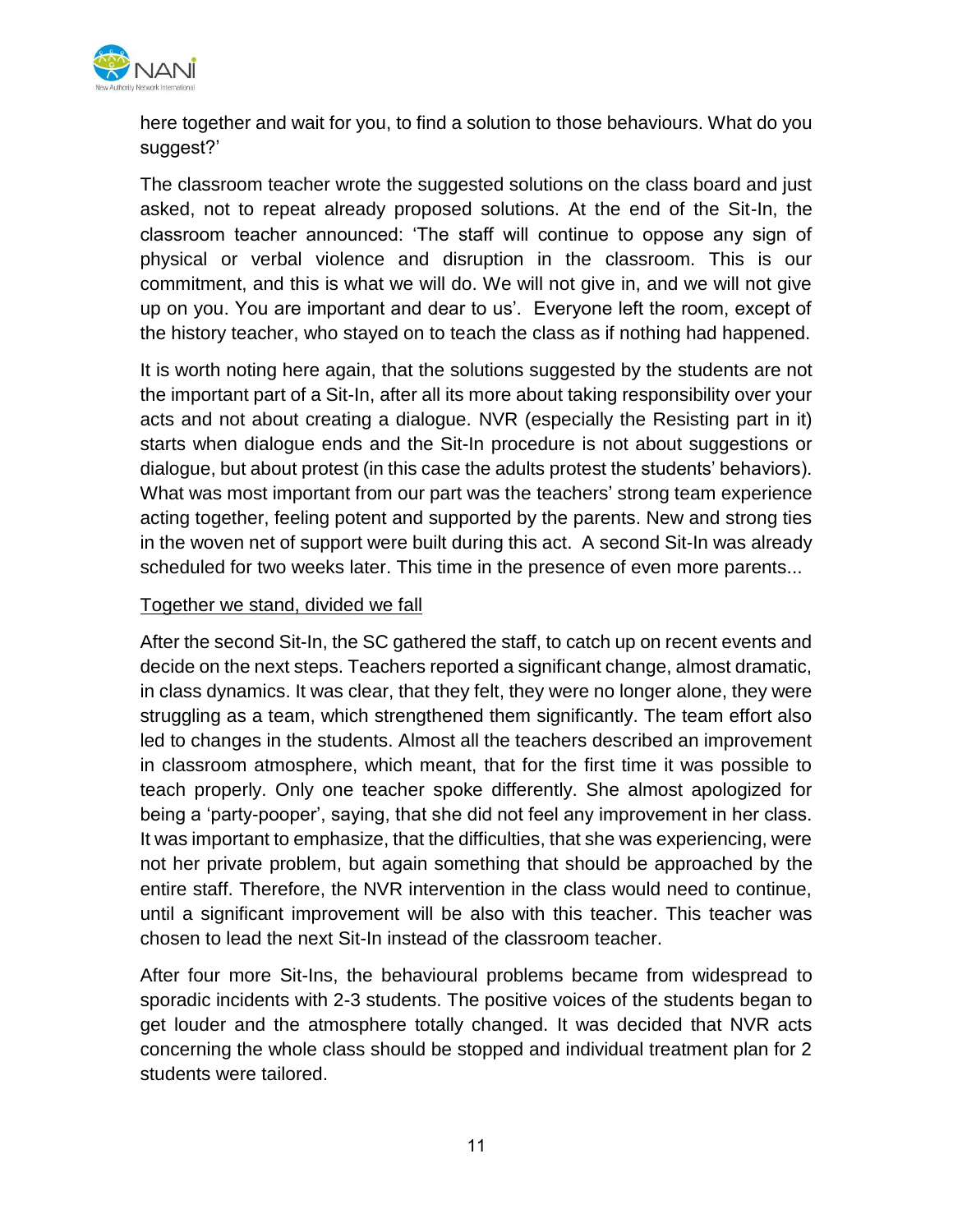

It is noteworthy, that several months into the process, the paper, on which the Announcement was written, was still hanging on the walls of the classroom. The students had endless opportunities, to rip it down, throw it away, or at least draw on it, but they did not.

## **Concluding remarks**

As we wrote in the opening of this chapter our focus is not on the children but on adults. But, when the teachers and parents change their attitude and their state of mind, the students just followed. In our view NVR is about resisting children' behaviors but at the end what all children needs is to feel that a (new) authority is there, whether it's at home or at their class. The New Authority concept offers a perception of the school environment as a community, where all the authority figures work together, conveying to the children and young people in their care a message of presence and joint action: 'We are here, and we are not alone. We are together, and we are with you'.

The central focus of the P.E.N. program is to empower the authority of the educational staff at the school. Our central message to teachers is - we are here to empower you. If you are not stronger and have more presence, we haven't done our job! We believe that if we don't empower the teachers, and as long as the school staff does not feel sure and confidence, it will be difficult to improve the student's state. Our goal is to build a new authority for teachers and for parents. If we'll need to summaries the New Authority state of mind we would define it like this:

The new authority is about empowerment. Influential figures, like parents or teachers, need not be defined by their ability to control children but rather by their ability to **initiate**, whether it's initiating care, initiating support and yes in some cases initiating resistance through NVR in order to build a safe community to our children.

The P.E.N. program defines tools and procedures for teachers & parents to act that way, feel that way and at the end make the best for our children. After all they are the real reason why we are doing all that…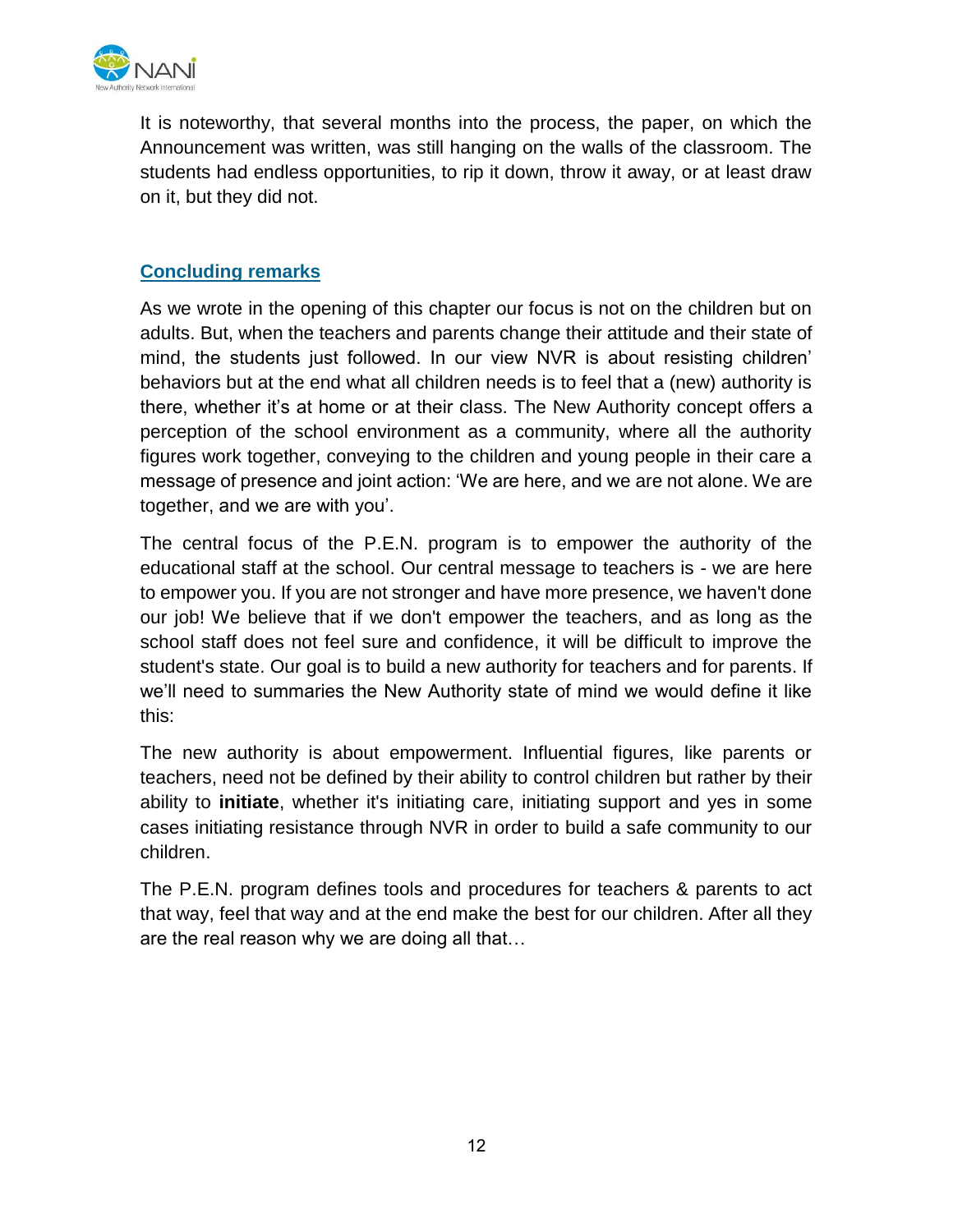

# **Bibliographic list:**

- Amiel, I. (2011). New Authority  $-$  Is it a slogan or a change in direction. psycho-actualia – The Israeli journal for psychologists (in Hebrew). See here: [https://www.psychology.org.il/sites/psycho/UserContent/files/psycho](https://www.psychology.org.il/sites/psycho/UserContent/files/psycho-actualia/psycho_1_11.pdf)[actualia/psycho\\_1\\_11.pdf](https://www.psychology.org.il/sites/psycho/UserContent/files/psycho-actualia/psycho_1_11.pdf)
- Amiel, I. (2011). NVR for parents- The treatment model at the Parents' Counseling Unit. In F. Van Holen, A. Lampo, & J. Vanderfaeillie (Eds.), Applications and illustrations of nonviolent resistance and new authority in family therapy, education and psychiatric care. (pp. 15-21). Brussels: VUBPRESS.
- Amiel, I. (2011). New Authority in schools. In F. Van Holen, A. Lampo, & J. Vanderfaeillie (Eds.), Applications and illustrations of nonviolent resistance and new authority in family therapy, education and psychiatric care. (pp. 15-21). Brussels: VUBPRESS.
- Denton, P. & Kriete R. (2000). The first six weeks of school. Greenfield, MA: Northeast Foundation for Children.
- Goddard, N., Van Gink, K., Van der Stegen, B., Van Driel, J., & Cohen, A.P. (2009). 'Smeed het ijzer als het koud is'. Non-Violent Resistance op een acuut psychiatrische afdeling voor adolescenten. Maandblad Geestelijke Volksgezondheid, 64, 531-539. (In Dutch)
- Jones, F. (2007). Tools for teaching: discipline, instruction, motivation. Santa Cruz, California: F.H. Jones & Associates.
- Lebowitz, E., Omer, H., Hermes, H., & Scahill, L. (2014). Parent Training for Childhood Anxiety Disorders: The SPACE Program. Cognitive and Behavioral Practice,21(4), 456-469.
- Mac Kenzie, R.J. & Stanzione, L.E. (2010). Setting limits in the classroom: a complete guide to effective classroom management with a school-wide discipline plan. New York: Three Rivers Press.
- Maimon T., Sterenberg, T. & Amiel, I. (2011). The class as a community: A case study. Hebrew Psychology Website. (In Hebrew). See here: <https://www.hebpsy.net/articles.asp?t=0&id=2702>
- Omer, H. (2004). Nonviolent resistance. A new approach to violent and self-destructive children. New York: Cambridge University Press .
- Omer, H. (2011). The New Authority: Family, School and Community. New York: Cambridge University Press.
- Omer, H., Irbauch, R., Berger, H., & Katz-Tissona, R. (2006) Non-violent resistance and school violence: Program description and first findings. Mifgash Leavodah Hinukhit Sotzialit, Vol. 23,2006 (pp. 103-119). (In Hebrew)